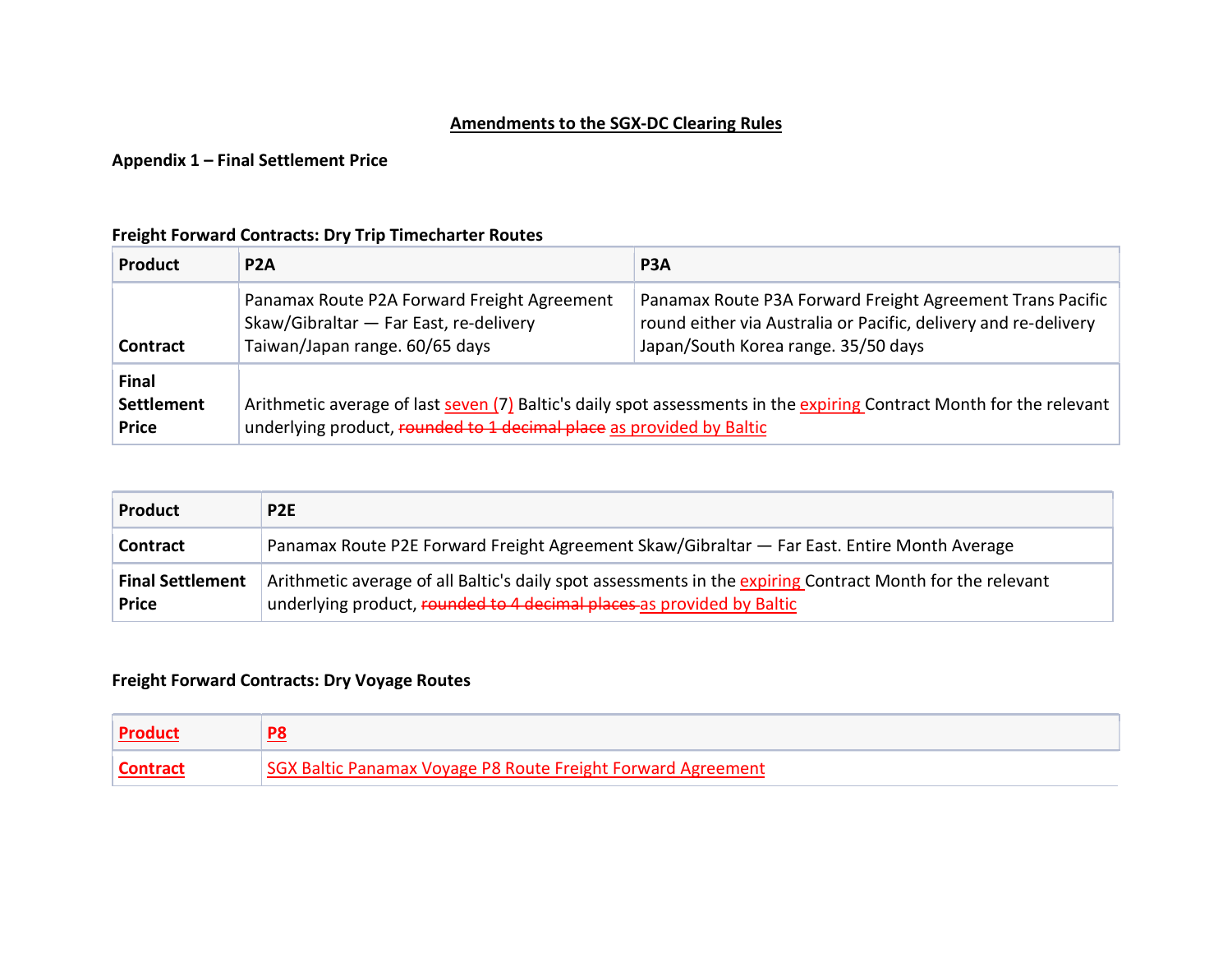|              | <b>Final Settlement</b> Arithmetic average of all Baltic's daily spot assessments in the expiring Contract Month for the relevant |
|--------------|-----------------------------------------------------------------------------------------------------------------------------------|
| <b>Price</b> | underlying product, as provided by Baltic                                                                                         |

| Product                                 | C3                                                                                                                                                                                            | C <sub>4</sub>                                                                   | [deleted] |  |  |  |
|-----------------------------------------|-----------------------------------------------------------------------------------------------------------------------------------------------------------------------------------------------|----------------------------------------------------------------------------------|-----------|--|--|--|
| Contract                                | Capesize Route C3 Forward Freight Agreement<br>Tubarao/Beilun and Baoshan. 150,000mt                                                                                                          | Capesize Route C4 Forward Freight Agreement<br>Richards Bay-Rotterdam. 150,000mt | [deleted] |  |  |  |
| <b>Final Settlement</b><br><b>Price</b> | Arithmetic average of last seven (7) Baltic's daily spot assessments in the expiring Contract Month for the<br>relevant underlying product, as provided by Baltic rounded to 4 decimal places |                                                                                  |           |  |  |  |

| <b>Product</b>                          | C5                                                                                                                                                                                 | C7                                                                          |  |  |  |
|-----------------------------------------|------------------------------------------------------------------------------------------------------------------------------------------------------------------------------------|-----------------------------------------------------------------------------|--|--|--|
| <b>Contract</b>                         | Capesize Route C5 Forward Freight Agreement W<br>Australia - Qingdao. 160,000mt                                                                                                    | Capesize Route C7 Forward Freight Agreement<br>Bolivar-Rotterdam. 150,000mt |  |  |  |
| <b>Final Settlement</b><br><b>Price</b> | Arithmetic average of all Baltic's daily spot assessments in the expiring Contract Month for the relevant<br>underlying product, rounded to 4 decimal places as provided by Baltic |                                                                             |  |  |  |

# Freight Forward Contracts: Dry Timecharter Basket Routes

| <b>Droduct</b><br>.                                          | <b>P8</b>                                                                                                                                                                                                                                                                                           |
|--------------------------------------------------------------|-----------------------------------------------------------------------------------------------------------------------------------------------------------------------------------------------------------------------------------------------------------------------------------------------------|
| Contract                                                     | SCV Paltic Panamay Voyago PR Pouto Froight Forward Agrooment<br><del>397 baltic Panamax Voyage Po Route Preight Forward Agreement</del>                                                                                                                                                             |
| <b>Einal Sattlamant</b><br><del>mai scaacmena</del><br>Price | Arithmetic average of all Raltic Evchange Danamay Route D& daily spot assessments in the Contract Month<br><u>Financial average of an barne exchange Fanancial Route Fo adily spot assessments in the contract monthly</u><br>rounded to A decimal places<br><del>rounded to 4 accimar piaces</del> |